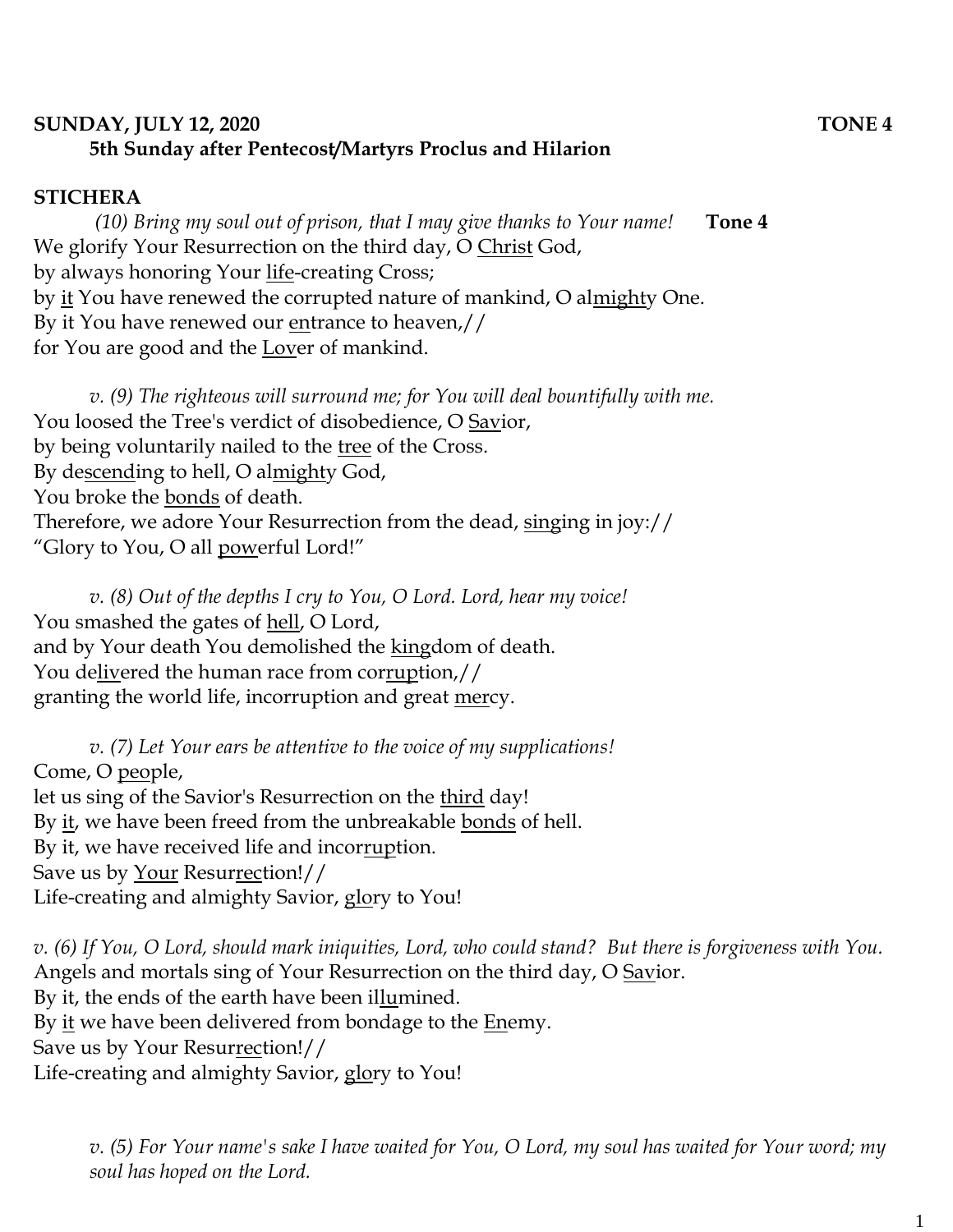You have shattered the gates of brass and destroyed the chains of death, O Christ God. You have <u>raised</u> the fallen <u>hu</u>man race.// O Lord, risen from the dead, glory to You!

*v. (4) From the morning watch until night, from the morning watch, let Israel hope on the Lord!*  Lord, Your begetting from the Father is timeless and everlasting. Your incarnation from the Virgin is beyond words and understanding. Your descent into hell is terrible for the Devil and his Angels. You have trampled on death, rising on the third day,// and granting mankind incorruption and great mercy.

*(3) For with the Lord there is mercy and with Him is plenteous redemption, and He will deliver Israel from all his iniquities.* **Tone 1** You suffered a multitude of tortures, Together obtaining your holy crowns, Proclus and Hilarion. Therefore we worthily celebrate your memory,// Praying fervently that you may intercede for us.

*v. (2) Praise the Lord, all nations! Praise Him, all peoples!* Proclus, your body was torn asunder, But you obtained eternal glory, O blessed one. Now that you are in the eternal light of paradise,// Pray that we who sing to you may also see this!

*v. (1) For His mercy is abundant towards us; and the truth of the Lord endures for ever.*  Like two fountains of light, holy passion bearers, Proclus and Hilarion, Dispel the darkening of passions As we sing to you with joy,// Celebrating your memory!

*Glory to the Father, and to the Son, and to the Holy Spirit; now and ever, and unto ages of ages. Amen.* **Tone 4** The Prophet David was a Father of the Lord through you, O Virgin. He foretold in songs the One Who worked wonders in you: "At Your right hand stood the Queen," Your Mother, the mediatrix of life, since God was freely born of her without a father. He wanted to renew His fallen image, made corrupt in passion, so He took the lost sheep upon His shoulder and brought it to His Father, joining it to the <u>heav</u>enly pow'rs.// Christ who has great and rich mercy has saved the world, O Theotokos.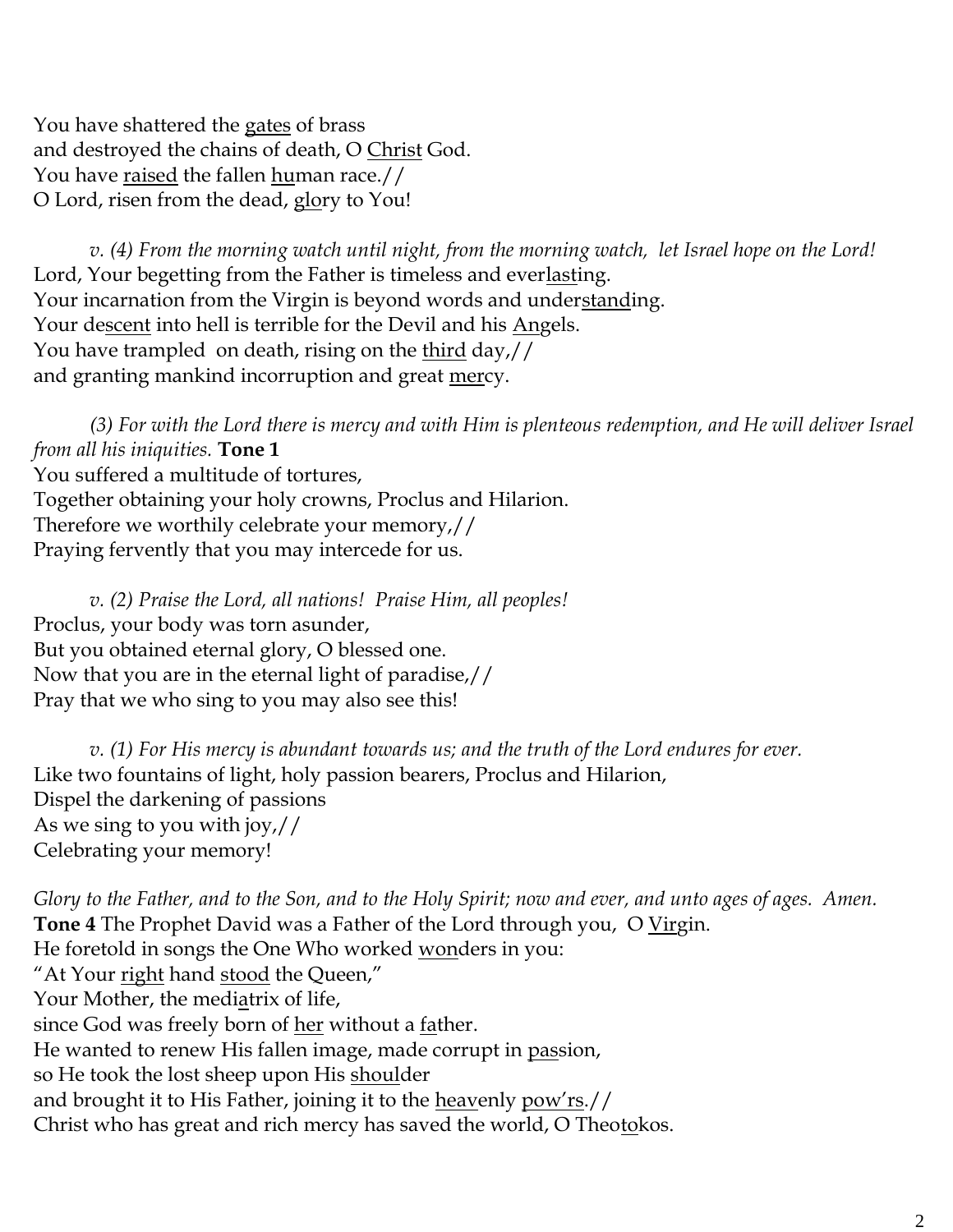## **APOSTICHA**

**Tone 4** By ascending the Cross, O Lord, You have annulled our ancestral curse. By descending to hell, You have freed the eternal prisoners, granting incorruption to the human race.// Therefore in songs we glorify Your life-creating and saving Resurrection.

*v. The Lord is King; He is robed in majesty!*  By hanging upon the Tree, O only powerful Lord, You shook all of creation. By being laid in the tomb You have raised those who dwelt in the tombs, granting life and incorruption to the human race.// Therefore in songs we glorify Your rising on the <u>third</u> day.

*v. For He has established the world, so that it shall never be moved.* The lawless people, O Christ, handed You over to Pilate, condemned to be crucified, thus proving themselves ungrateful before their Benefactor. But voluntarily You endured burial, rising by Your own power on the third day as God,// granting us life everlasting and great mercy.

*v. Holiness befits Your house, O Lord, forevermore!*  With tears the women reached Your tomb, searching for You, but not finding You. They wept with wailing and lamented: "Woe to us! Our Savior, King of all, how were You stolen? What place can hold Your life-bearing body?" An Angel replied to them: "Do not weep but go and proclaim that the Lord is  $risen$ // granting us joy as the only compassionate One!"

*Glory to the Father, and to the Son, and to the Holy Spirit; now and ever, and unto ages of ages. Amen.*  **Tone 4** Look on the entreaties of your servants, O Blameless One! Stop all the terrible attacks against us, freeing us from every affliction, for we have only you as our sure and firm anchor! Lady, do not <u>let</u> us be put to shame, for we call on you for our intercession! Hasten to pray for those who call in faith: "Rejoice, <u>La</u>dy, Help of all:// the Joy and Shelter and Salvation of our souls!"